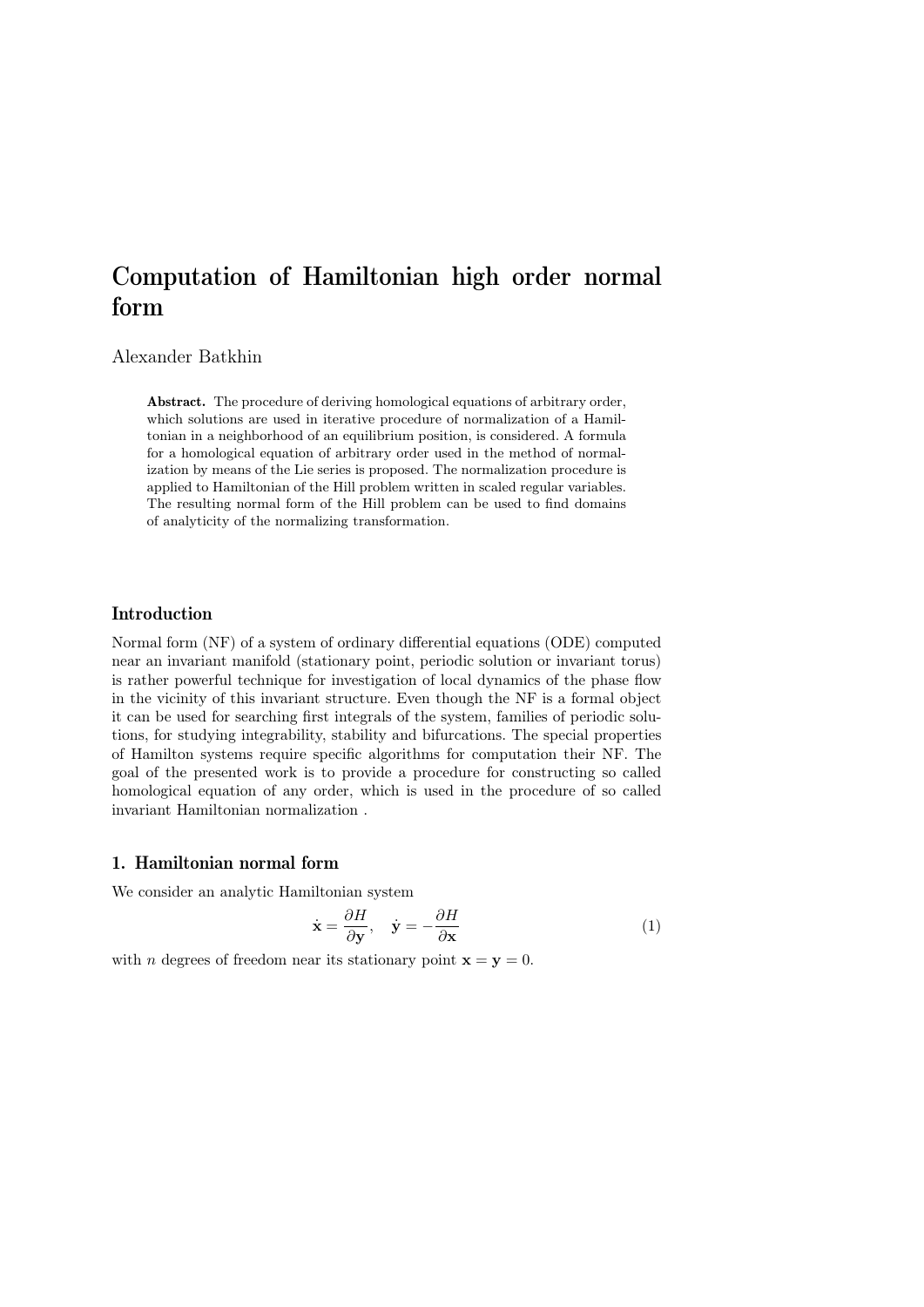#### 2 Alexander Batkhin

The Hamiltonian function  $H(\mathbf{x}, \mathbf{y})$  is expanded into convergent power series  $H(\mathbf{x}, \mathbf{y}) = \sum H_{\mathbf{p}\mathbf{q}} \mathbf{x}^{\mathbf{p}} \mathbf{y}^{\mathbf{q}}$  with constant coefficients  $H_{\mathbf{p}\mathbf{q}}, \mathbf{p}, \mathbf{q} \ge 0, |\mathbf{p}| + |\mathbf{q}| \ge 2$ .

Canonical transformations of coordinates x, y

$$
\mathbf{x} = \mathbf{f}(\mathbf{u}, \mathbf{v}), \quad \mathbf{y} = \mathbf{g}(\mathbf{u}, \mathbf{v}), \tag{2}
$$

preserve the Hamiltonian character of the initial system (1).

Denoting by  $z = (x, y) \in \mathbb{R}^{2n}$  the phase vector one can write the linear part of the system (1) in the form

$$
\dot{\mathbf{z}} = B\mathbf{z}, \quad B = \frac{1}{2} J \operatorname{Hess} H|_{\mathbf{z}=0}, \quad J = \begin{pmatrix} 0^n & E^n \\ -E^n & 0^n \end{pmatrix},
$$

where J is symplectic unit matrix,  $E<sup>n</sup>$  is identity matrix and Hess H is Hessian of function H. Let  $\lambda_1, \ldots, \lambda_{2n}$  be eigenvalues of the matrix B, which can be reordered in such a way that  $\lambda_{j+n} = -\lambda_j$ ,  $j = 1, ..., n$ . Denote by  $\boldsymbol{\lambda} = (\lambda_1, ..., \lambda_n)^T$ .

There exists  $[1, § 12]$ , Theorem 12 a canonical formal transformation  $(2)$  in the form of power series, which reduces the initial system (1) into its normal form for the case of semi-simple eigenvalues

$$
\dot{\mathbf{u}} = \frac{\partial h}{\partial \mathbf{v}}, \dot{\mathbf{v}} = -\frac{\partial h}{\partial \mathbf{u}},
$$

defined by the normalized Hamiltonian

$$
h(\mathbf{u}, \mathbf{v}) = \sum_{j=1}^{n} \lambda_j u_j v_j + \sum h_{\mathbf{p}\mathbf{q}} \mathbf{u}^{\mathbf{p}} \mathbf{v}^{\mathbf{q}},
$$

containing only resonant terms  $h_{\mathbf{p}\mathbf{q}}\mathbf{u}^{\mathbf{p}}\mathbf{v}^{\mathbf{q}}$  with

$$
\langle \mathbf{p}-\mathbf{q},\boldsymbol{\lambda}\rangle=0.
$$

Here  $0 \le \mathbf{p}, \mathbf{q} \in \mathbb{Z}^n$ ,  $|\mathbf{p}| + |\mathbf{q}| \ge 2$  and  $h_{\mathbf{pq}}$  are constant coefficients.

### 2. Invariant normalization method and its application

Here we describe normalization procedure.

- The real Hamiltonian  $H(\mathbf{x}, \mathbf{y})$  is written in the complex form  $H(\mathbf{z}, \bar{\mathbf{z}})$ .
- The method of invariant normalization is applied to  $H(\mathbf{z}, \bar{\mathbf{z}})$  up to the definite order and we get it NF  $h(\mathbf{Z}, \mathbf{Z})$ , which contains only resonant terms.
- The obtained complex NF  $h(\mathbf{Z}, \mathbf{Z})$  can be transformed into the real NF  $h(\mathbf{X}, \mathbf{Y}).$

Here we consider a Hamiltonian system, which stationary point (SP) coincides with the origin. Applying scaling  $\mathbf{x} \to \varepsilon \mathbf{x}$ ,  $\mathbf{y} \to \varepsilon \mathbf{y}$  and  $t \to \varepsilon^2 t$  one can write it in the form of power series in  $\varepsilon$ :  $H(\mathbf{x}, \mathbf{y}) = H^0 + F = H^0 + \sum_{j=1}^{\infty} \varepsilon^j H_j(\mathbf{x}, \mathbf{y}),$ where  $H^0$  is quadratic (unperturbed) form and  $H_j$  is a homogeneous form of order  $j + 2$ . We are looking for the NF of the original Hamiltonian H as a power series  $h(\mathbf{z}, \bar{\mathbf{z}}) = h^0 + f = h^0 + \sum_{j=1}^{\infty} \varepsilon^j h_j(\mathbf{z}, \bar{\mathbf{z}})$ , where  $h^0 = \sum_{j=1} \lambda_j z_j \bar{z}_j$  and homogeneous forms  $h_j$ ,  $j > 0$ , contain only resonant terms  $h_{pq}z^p\bar{z}^q$ ,  $|{\bf p}| + |{\bf q}| = j + 2$ , such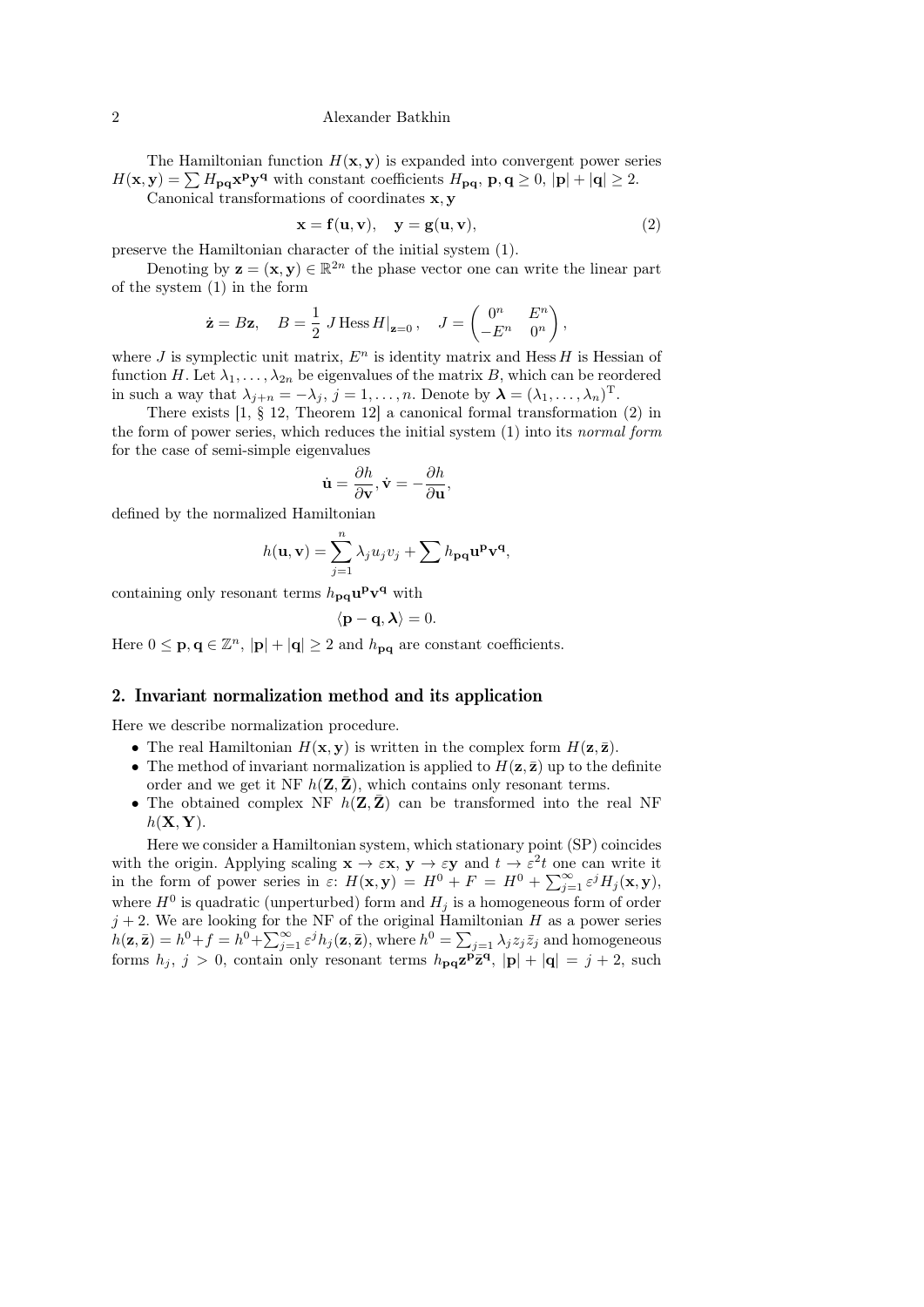that  $\langle \lambda, \mathbf{p} - \mathbf{q} \rangle$ . Transformation from the initial Hamiltonian H to its NF h is provided by Lie generator G having form of a power series of  $\varepsilon$ :  $G = \sum_{j=1} \varepsilon^j G_j$ :  $h = H + \sum_{j=1}^{\infty} \frac{1}{j!} H * G^j$ . Lie generator G produces a near identical transformation, so we have  $h^0 = H^0$  and then

$$
f = h^{0} * G + M, \quad M = F + \sum_{j=1}^{\infty} \frac{1}{j!} H * G^{j}.
$$
 (3)

Solution of (3) can be obtained be the method of invariant normalization, proposed by V.F. Zhuravlev [2, 3]. This method can be considered as subsequent averaging of functions  $M_i$  along the unperturbed solutions  $z(t, Z, \bar{Z})$  obtained from the unperturbed system with Hamiltonian  $H<sup>0</sup>$ . It can be applied for the case of nonzero eigenvalues.

According to it the homological equations can be rewritten in the form

$$
\frac{df_j}{dt} = 0, \quad M_j = f_j - \frac{dG_j}{dt}, \quad j = 1, 2, ... \tag{4}
$$

Substituting the solutions  $z(t, Z, \bar{Z})$ ,  $\bar{z}(t, Z, \bar{Z})$  to the unperturbed system into the function  $M_j$  one gets function  $m_j(t, \mathbf{Z}, \mathbf{Z}) = M_j(t, \mathbf{Z}, \mathbf{Z})$  and getting the following quadrature

$$
\int_{0}^{t} m_j(t, \mathbf{Z}, \bar{\mathbf{Z}}) dt = t f_j(\mathbf{Z}, \bar{\mathbf{Z}}) + G_j(\mathbf{Z}, \bar{\mathbf{Z}}) + g(t).
$$
\n(5)

Hence, on each step of the normalization procedure the next term of the NF  $f_j$  equals the coefficient at t, and the Lie generator term  $G_j$  equals the timeindependent term in (5).

It is possible to reduce approximately in 4 times the number of terms in functions  $M_j$ ,  $j = 2, 3, \cdots$ . From the first equation of (3) for each  $j = 2, 3, \ldots$  one can get that  $h^0 * G_j = f_j - M_j$ . Let us introduce the following notations:

$$
f_j^+ \equiv F_j + f_j, f_j^- \equiv F_j - f_j, H * G_{j_1 \cdots j_k}^k = H * G_{j_1 \cdots j_{k-1}}^{k-1} * G_{j_k}.
$$

**Statement 1.** For  $j > 2$  function  $M_j$  is constructed in a such way:

- Term  $F_j$  is taking and sum  $\frac{1}{2}$  $\sum_{i=1}^{j-1}$  $k=1$  $f_k^+ * G_{j-k}$  is adding to it.
- For each k not greater than  $[j/2]$  we compute the set  $\mu_{2k+1}(j)$  of all permutations of any partition  $\nu_{2k+1}(j)$ , i.e. the set  $\mu_{2k+1}(j)$  contains the tuple of  $2k+1$  indices which sum is equal to j. For each such tuple  $(i_1, \ldots, i_{2k+1})$  of indices one has to compute all the Poisson brackets of form  $f_{i_1}^- * G_{i_2 \cdots i_{2k+1}}^{2k}$ .
- The sum all the computed above Poisson brackets is multiplied by the coefficient  $\alpha_{2k}$ . These coefficients are well known Bernoulli numbers  $B_{2k}$  divided by factorial (2k)!:  $\alpha_{2k} = \frac{B_{2k}}{(2k)!}$ . They can be computed with the help of generating function  $\mathfrak{g}(\varepsilon) = \frac{\varepsilon}{2} + \frac{\varepsilon}{e^{\varepsilon} - 1} - 1$ .